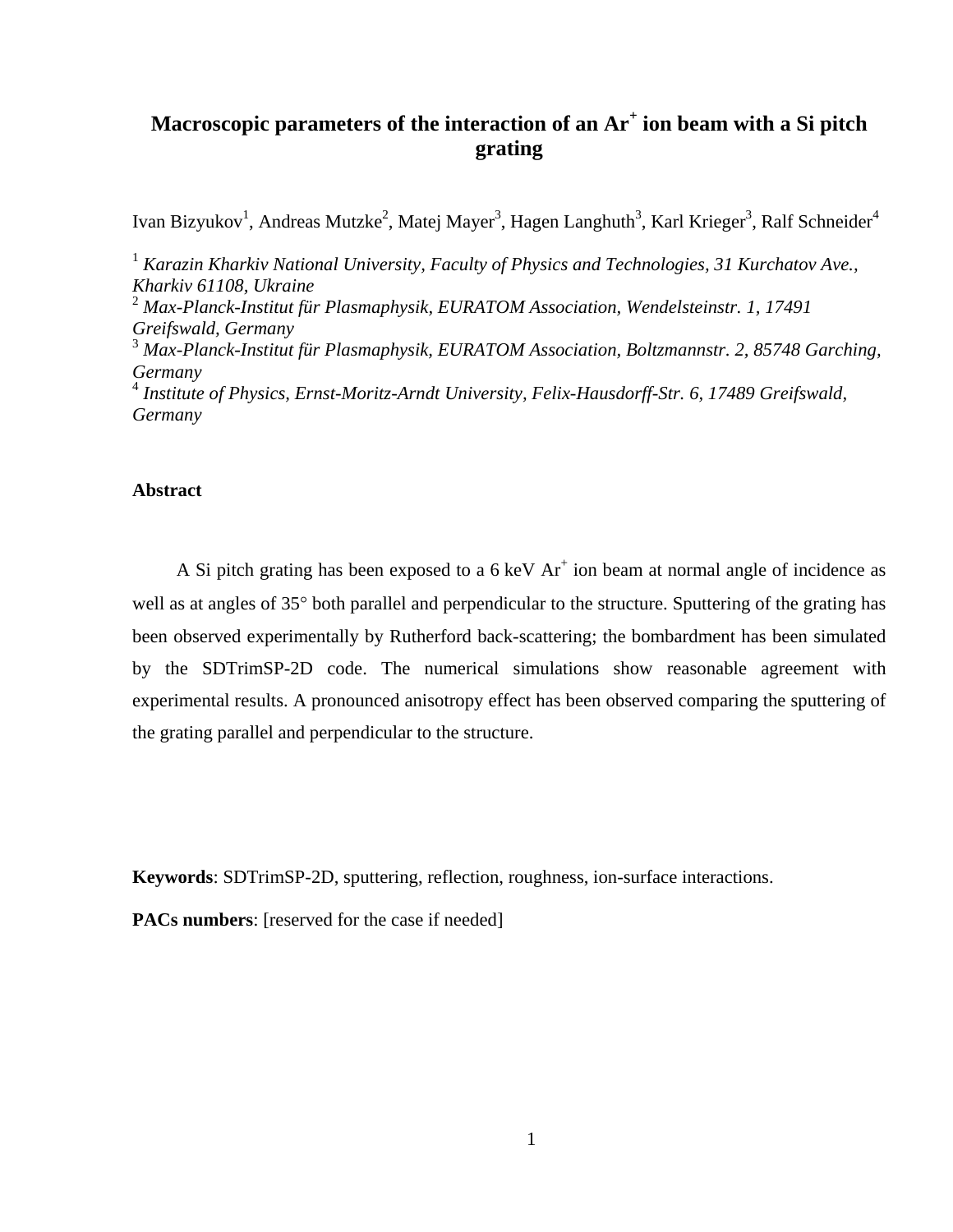## **1. Introduction**

Interaction of energetic ions with a surface leads to removal of target atoms from the surface and the respective effect is called sputtering [1], [2]. The sputtering yield has been measured for a large number of projectile-target combinations and a wide range of projectile energies [1] [3]. It has been shown that results of experiments can be well reproduced by existing numerical codes based on the binary collision approximation, as long as chemical effects (chemical erosion) don't play a role. This confirms that presently the sputtering process is well understood and existing physical models can adequately describe it [3].

Most of the presently existing numerical codes are capable to treat only 1D surfaces, where the concentration of implanted species is varied along the depth. The TRIDYN code can be considered as a good example of such a model [4]. It has been recently rewritten in a more organized way and renamed to SDTrimSP [5]. This version of the code has a clear modular structure and allows easy extensions by attaching more modules. The SDTrimSP code may be used to overcome the 1D limitation of the approach by extending the grid of the existing model into the second and third lateral dimensions. Following this approach, one may hope to obtain a predictive code, which is useful for the system with arbitrary choice of target morphology, elemental composition of target and incident flux; the code would be then extremely useful for engineering in the field of the surface science.

The currently existing extension of the SDTrimSP code, which is able to simulate bombardment of the 2D surface (for example, a diffraction lattice), has been titled SDTrimSP-2D [6]. Recent investigations have been aimed on experimental validation of the 2D version of the code by comparing the surface cross-section profiles obtained by scanning electron microscope and by simulation [7], [8]. In these experiments a diffraction lattice with a period of 500 nm and a height of 200 nm has been used. The investigations have used volatile (argon) and non-volatile (carbon) ions. It has been shown that the code was able to follow the evolution of the surface morphology, when the pitch grating structure has been exposed to ion flux at normal angle of incidence and at inclined angles of incidence (both parallel and perpendicular to the structure orientation).

While the results of the code have been confirmed on the micro-scale, the investigations have left unclear one very important question: whether the code is able to follow the macroscopic parameters of ion-surface interactions? The aim of the present work is to address this question. We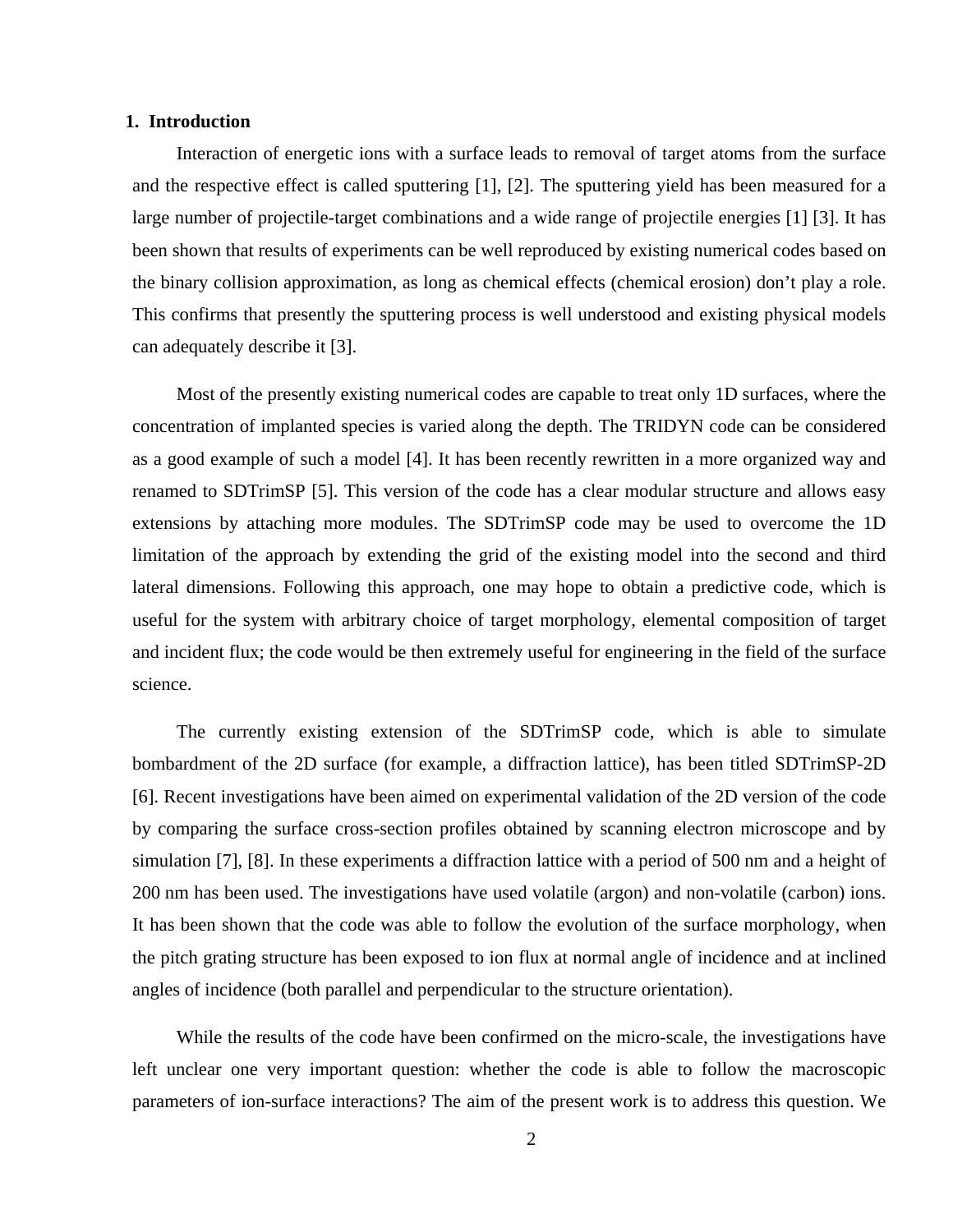expose the Si pitch grating structure to a  $6 \text{ keV Ar}^+$  beam at normal angle of incidence as well as at angles of 35° both parallel and perpendicular to the structure. The macroscopic areal density of Si atoms has been measured *in-situ* as a function of the incident  $Ar^+$  fluence by means of Rutherford back-scattering spectroscopy and the obtained experimental data are compared to the results of simulations in order to validate the SDTrimSP-2D code.

# **2. Experimental**

.

The experiments were performed using the Dual-Beam Experiment facility at IPP Garching [9]. The Si pitch grating was exposed to a  $6 \text{ keV } Ar^+$  ion beam, which has been generated by a Duoplasmatron ion beam system. The ion beam was mass-separated by a 60° bending magnet and focused on the surface of the grating with a 3 mm ion beam spot. The sample holder can be rotated, so the angle of incidence can be changed from 0 to 35°. The sample can be installed on the target holder in such a way that inclined bombardment can be performed perpendicular or parallel to the grating structure. The pitch grating and respective angles of incidence are shown in [Figure 1.](#page-8-0)

The Si pitch grating sample has been taken from the same set of samples as the ones used in [7] and [8]. Its period is 500 nm and the height is 200 nm, the deviation from these values has been measured by scanning electron microscope and is within 5-20 nm. The structure has been created on top of a Si wafer, covered with a Ta interlayer, which has been introduced for labeling purposes. The cross-section of the pitch grating is shown in [Figure 2.](#page-8-1)

Sputtering of the pitch grating was observed by means of Rutherford backscattering spectroscopy at the Tandem accelerator at IPP Garching  $[10]$ . A 2 MeV  $^{4}$ He beam at normal incidence was used. The RBS detector was a solid-state detector with an energy resolution of 15 keV and a solid angle of about 1.58 msr at a scattering angle  $\theta = 165^{\circ}$ . The sample was oriented in such a way that the grating structure was parallel to the exit beam. At this geometry correlation effects, such as incidence through a valley and exit through a hilltop, do not play a role.

The experimental procedure was as follows: After a first IBA analysis of the virgin sample the surface was sputtered by bombardment with the Ar beam. After this sputtering step the sample was analyzed again by the MeV He beam followed by another sputtering step. In the DBE installation sputtering and subsequent IBA can be performed in the same setup without breaking the vacuum.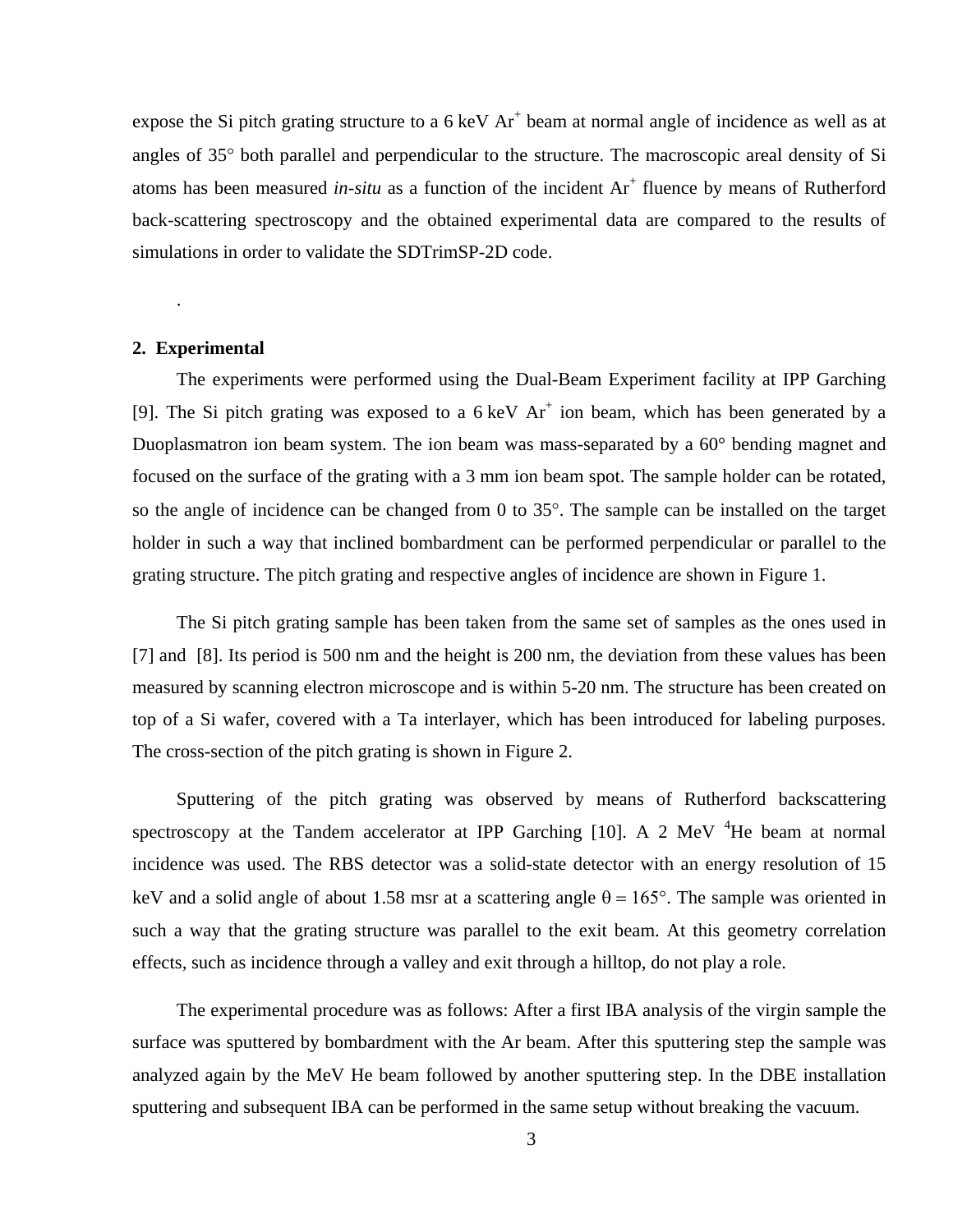Computer simulations of IBA spectra were performed using the code SIMNRA 6.50 [10]. Spectra of the grating structure are calculated by using a linear superposition of sub-spectra, as described in [11]. SIMNRA 6.50 allows to use arbitrary layer thickness distribution functions supplied by input file. Correlation effects, such as incidence through a valley and exit through a hilltop or multiple surface crossings, are neglected. This is a reasonable approximation for the sample orientation used in the experiments, see above.

The morphology of the grating steps was investigated additionally by the HELIOS device of the IPP. This is a scanning electron microscope (SEM) with focused ion beam (FIB), type Nanolab 600/FEI. Here, the focused ion beam was used to produce cross-sections of the surface layer followed by tilting the sample and investigation of the cross section by means of SEM.

#### **3. Computer simulations**

The simulations have been performed by the SDTrimSP-2D code [6].  $6 \text{ keV } Ar^+$  ions have been launched towards the surface consisting of Si atoms, which is shaped in two dimensions (vertical and lateral) and extended in third dimension. It can be run in static or dynamic mode (SD) on sequential or parallel systems (SP). SDTrimSP-2D uses a 2-D mesh to represent the surface morphology, the first dimension is the direction perpendicular to the macroscopic surface plane, and the second is in a direction parallel to that plane. This representation is sufficient to simulate the ion bombardment of surfaces with 2D micro-structure extended into the  $3<sup>rd</sup>$  dimension. It shares the same physical model of ion-surface interactions with other codes of the TRIM family. However, the resolution of a second dimension requires a 2-D domain with separate cells.

The code follows the density changes in the target material due to projectile and recoil particles coming to rest after a complete slowing-down at the end of their trajectories. In SDTrimSP/TRIDYN, this is done by a 1-D relaxation of the cells. Each trajectory creates a mass flux in the cells it passes. These fluxes can act as sink or source terms for the particle densities. To ensure particle conservation within the numerical setup, which uses a 1D grid of cells in which each cell has a constant volume density according to the material, volume changes of the 1D cells (expansion or contraction perpendicular to the surface) are used to represent changes to the number of particles in a cell. In SDTrimSP-2D, this procedure has been extended to 2D, subject to the requirement that all volume changes applied are divergence free. This reflects particle conservation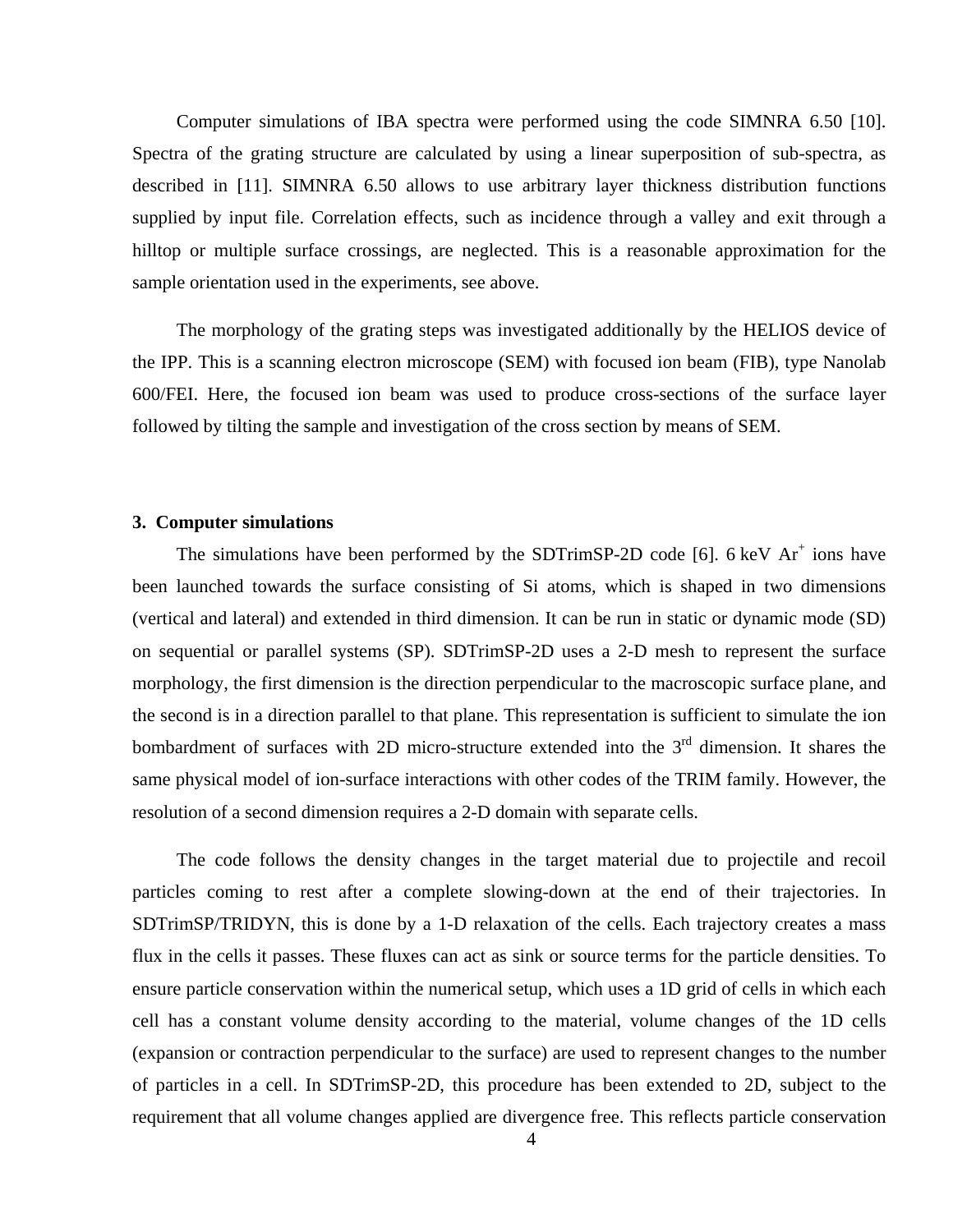in the projectile-target system expressed by volume changes. For each cell, the resulting mass fluxes (representing the transfer of particles into or out of the cell) are taken to be anisotropic by introducing the anisotropy coefficient (*Kanis*) of the volume relaxation. This anisotropy coefficient defines the ratio of horizontal volume changes (representing horizontal mass fluxes parallel to the surface) and perpendicular volume changes (representing mass fluxes in vertical direction). The horizontal transport (parallel to the surface) is usually set smaller than the vertical one, because swelling or shrinking are primarily observed experimentally in the vertical direction.

In the simulations presented here an anisotropy coefficient of 0.5 was used. The horizontal transport (parallel to the surface) is usually set smaller than the vertical one, because swelling or shrinking is primarily observed experimentally in the vertical direction. This anisotropy coefficient was calibrated in previous work [7]. Thus, the cells at the surface exposed to incident ions can change in two directions. The volume of cells without sides bordering on the surface is kept fixed. The relaxation process is done in several iterations until the divergence of the mass fluxes (transfer of particles between cells) becomes zero and steady-state conditions without internal tension are obtained. From this steady-state, divergence-free solution the volume changes are applied. In addition, splitting and annihilation of cells was introduced in SDTrimSP-2D, according to a maximum and minimum number of atoms, to be able to represent creation of holes or strong deposition.

Since the surface is a periodic structure in the lateral direction, periodic boundary conditions in this direction are used.

#### **4. Results and discussion**

The pitch grating has been exposed at three different angles of incidence. These are somewhat different from the ones used in [7] because of limitations in angular rotation at the Dual Beam Experiment in Garching. The comparisons of the experimentally measured areal densities of Si atoms with the results of simulation are shown in [Figure 3](#page-9-0). All three cases show the same tendency for sputtering of the Si structure: it decreases monotonically with increasing fluence. The only difference being obvious here is the slope, which indicates different erosion rates. Since the structure height is rather limited, at higher fluences Si removal may strip the Ta layer. Therefore, one can observe the flat part of the calculated curves, see [Figure 3](#page-9-0) (b) and (c). In the experiments,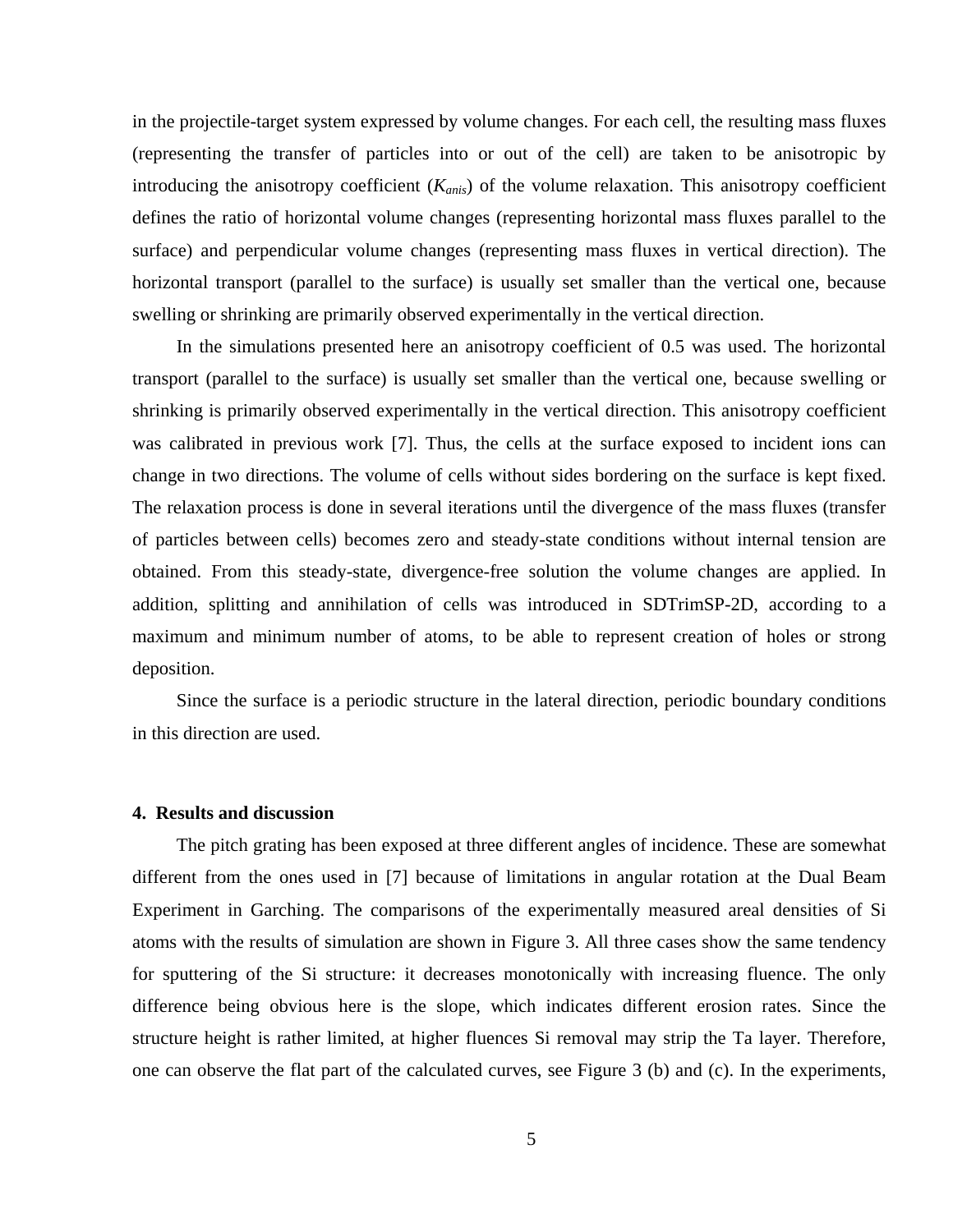the bombardment has been stopped as soon as the Rutherford backscattering analysis indicated no remaining Si on top of the Ta layer.

One can notice the influence of 2D anisotropic structure on Si sputtering. The Si removal occurs faster, when the pitch grating is bombarded at inclined angle parallel to the structure. As a result, the Ta layer has been revealed at a lower fluence, when the surface is exposed to  $Ar^+$  ion beam parallel to the structure. At inclined angle perpendicular to the structure, the Si removal is suppressed by the stronger redeposition of the sputtered Si atoms on the walls of the structure. The stronger redeposition rate for the case of perpendicular bombardment has been confirmed in previous work [7], where the local sputtering and redeposition have been investigated.

Si removal is slowest at normal angle of incidence, because redeposition on the walls is supplemented with lower sputtering yield. Although some local incidence events may occur at rather high angle of incidence, the average angle of incidence is lower than that for case of inclined incidence.

Comparing experimental data and simulation, one can observe qualitative agreement. On the experimental side there are two sources for quantitative disagreement: measurement of the fluence and measurement of the Si areal density. The experimental data for the amount of Si should be accurate within about 5%, which is typical for RBS measurements. Although Si is difficult to be seen directly because it is on top of a high Ta background, the shift of the high-energy edge of the Ta peak towards lower energies is a very sensitive measure of the amount of Si on top. Therefore, the main source of disagreement is probably the error of the fluence measurement.

A 2-dimensional surface exhibits a much more complicated dynamics of ion-surface interactions. A plane surface does not change its structure under ion bombardment. The morphology of a structured surface, however, is modified by the sputtering process. In turn, the modified surface changes the sputtering yield and re-deposition fraction. Therefore, a 2D structured surface exposed to ion flux is a system with back-coupling which is a principal difference from a plane surface.

The calculated evolution of the surface sputtering yield and reflection coefficient as a function of fluence is shown in [Figure 4](#page-10-0). The common tendencies are a peak in the sputtering yield at a fluence of  $(250-300)\times10^{15}$  cm<sup>-2</sup> and decrease of the sputtering yield when Si is almost vanished. Simultaneously, the reflection coefficient rises since it is higher for Ta than for Si. However, the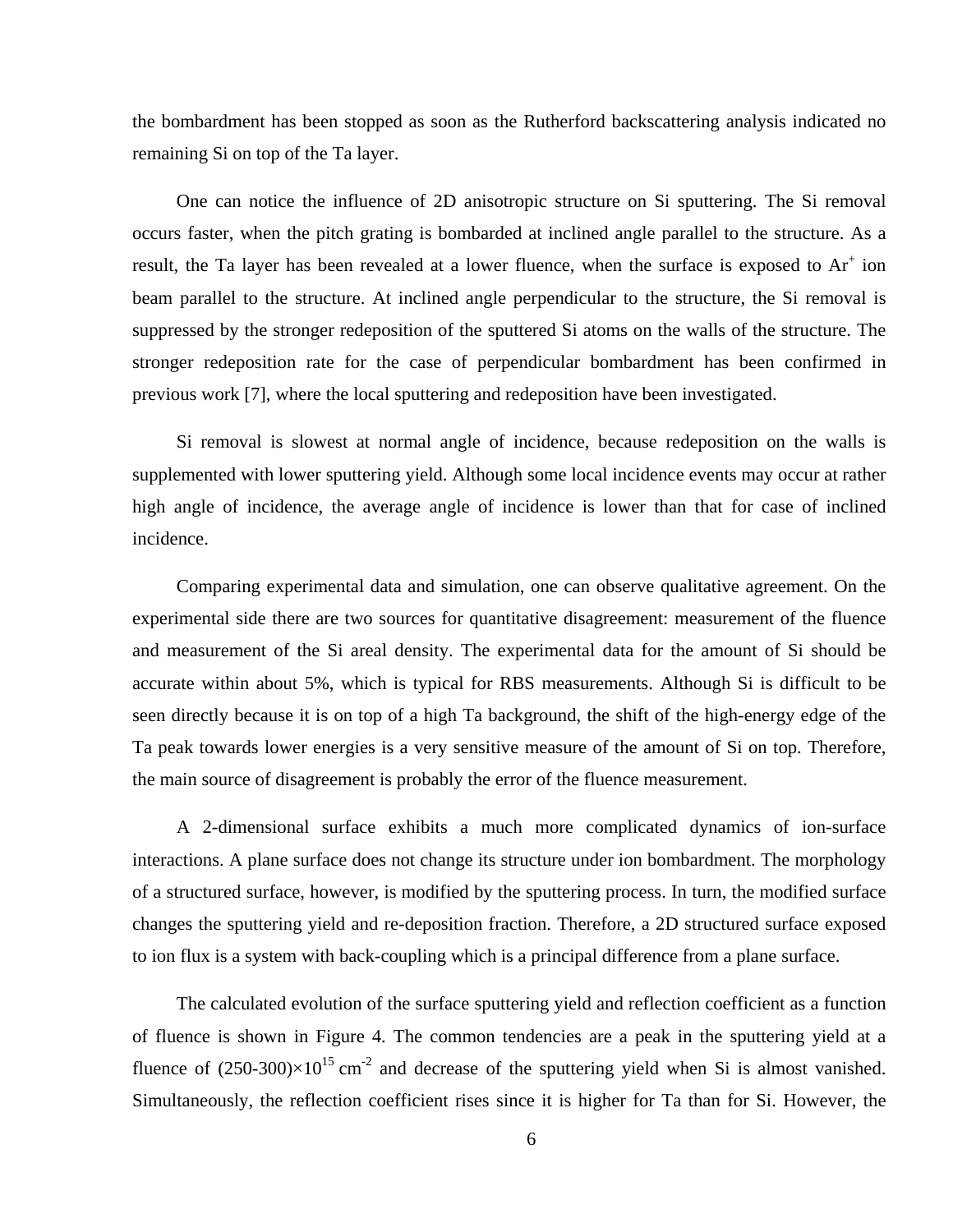peak sputtering yield is highest for the case of parallel bombardment and is lowest for the case of normal incidence, the case of perpendicular bombardment is in between. The respective peaks in the reflection coefficient are arranged in the same way. This can be explained by the relation between sputtering and redeposition: the redeposition is lower for normal angle of incidence and for inclined bombardment parallel to the structure, while sputtering is generally higher for cases of inclined bombardment.

The anisotropy effect (i.e. the difference between inclined bombardments parallel and perpendicular to the structure) is clearly evident in the behavior of the sputtering yield. The bombardment parallel to the structure produces a higher sputtering yield, but it rises stronger and after reaching its peak value falls faster. In contrast, bombardment perpendicular to the structure rises up slower and remains almost steady-state in the range from  $250 \times 10^{15}$  cm<sup>-2</sup> to  $600 \times 10^{15}$  cm<sup>-2</sup>. At fluences above  $600\times10^{15}$  cm<sup>-2</sup> the sputtering yield decreases strongly. However, for the case of perpendicular bombardment the fall occurs slower. The lower sputtering yield for perpendicular bombardment is everywhere explained by stronger contribution of redeposition processes.

# **5. Conclusions**

Si pitch gratings have been exposed to a  $6 \text{ keV}$   $\text{Ar}^+$  ion beam at three different angles of incidence: normal angle of incidence as well as at angles of 35° both parallel and perpendicular to the pitch structure. The removal of Si atoms as a function of fluence has been measured by Rutherford backscattering *in-situ* and the obtained results have been compared to numerical simulations by the SDTrimSP-2D code. The comparison has confirmed that SDTrimSP-2D code is capable to reproduce the macroscale erosion of the 2D structured surface. Additional macroscopic data have been obtained by simulations only. Both, simulation and experiment has revealed an anisotropy effect, when the sputtering at inclined angle parallel to the structure differs from the perpendicular one. This investigation supplements work [7], where the SDTrimSP-2D code has shown to be capable to follow the nanoscale evolution of 2D structures. However, due to the experimental uncertainty in fluence at the particular location a full quantative validation was not possible.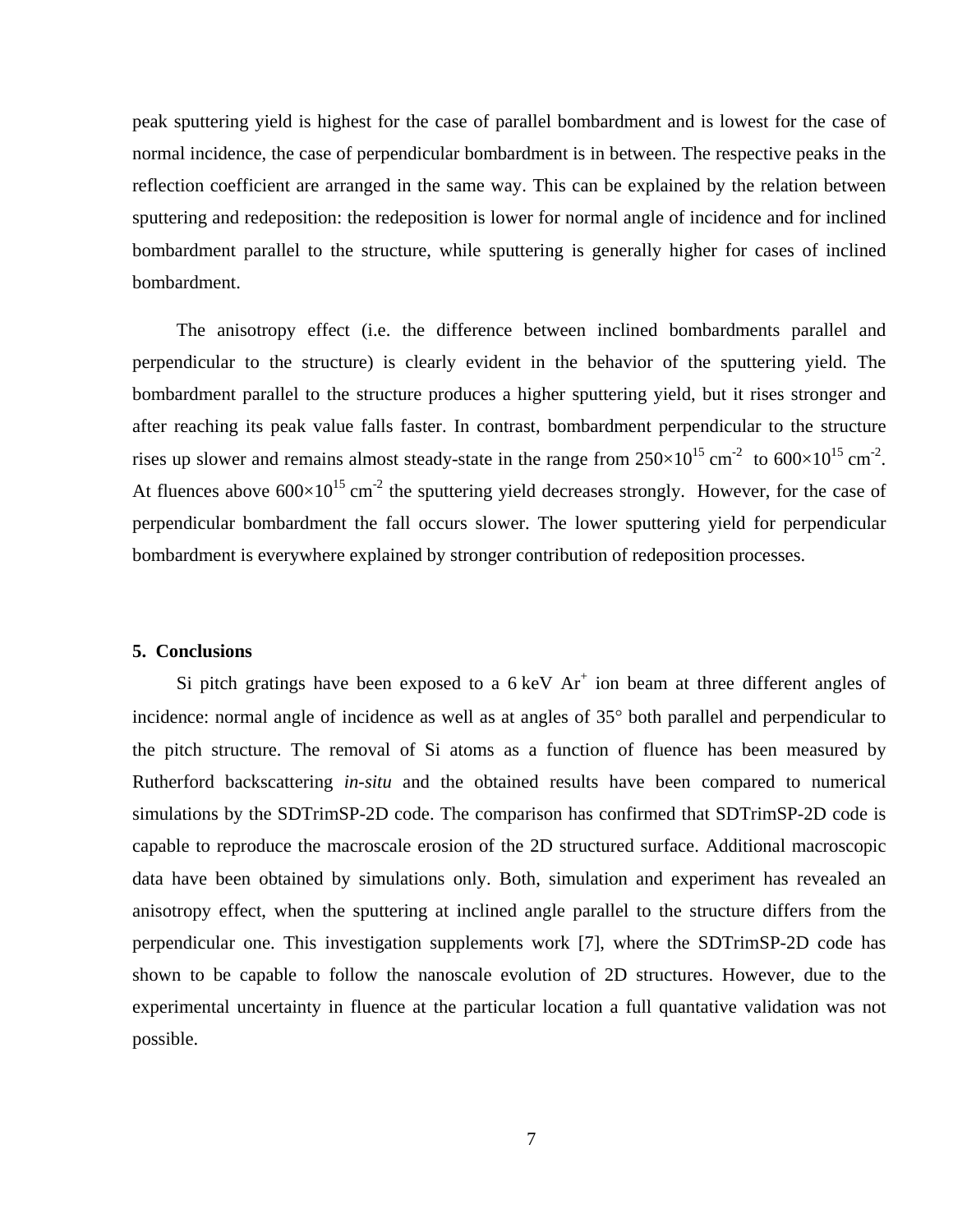# **References**

1 R. Behrisch (ed). *Sputtering by Particle Bombardment. I. Physical Sputtering of Single-Element Solid*. ISBN 978-3-540-10521-3 (Berlin, Springer, 1979).

2 R. Behrisch (ed). *Sputtering by Particle Bombardment. II. Sputtering of Alloys and Compounds, Electron and Neutron Sputtering, Surface Topography*. ISBN ISBN 978-3-540-12593-8 (Berlin, Springer, 1983).

3 R. Behrisch, W. Eckstein (ed). *Sputtering by Particle Bombardment. Experiments and Computer Calculations from Threshold to MeV Energies*. ISBN 978-3-540-44500-5 (Berlin, Springer, 2007).

4 W. Moeller, W. Eckstein, and J. P. Biersack. *TRIDYN - binary collision simulation of atomic collisions and dynamic composition changes in solids*. Comput. Phys. Commun. vol.**51**, pp. 355- 368, (1988).

5 W. Eckstein, R. Dohmen, A. Mutzke, and R. Schneider. *SDTrimSP: A Monte-Carlo Code for Calculating Collision Phenomena in Randomized Targets*. IPP Report 12/3 (Garching, Max-Planck-Institute for Plasmaphysics, 2007).

6 A. Mutzke, R. Schneider. *SDTrimSP-2D: Simulation of Particles Bombarding on a Two Dimensional Target Version 1.0*. IPP Report 12/4 (Garching, Max-Planck-Institute for Plasmaphysics, 2009).

7 I. Bizyukov, A. Mutzke, R. Schneider, and J. Davis. *Evolution of the 2D surface structure of a silicon pitch grating under argon ion bombardment: Experiment and modeling*. Nucl. Instr. and Meth. vol.**B268**, pp. 2631-2638, (2010).

8 A. Mutzke, I. Bizyukov, R. Schneider, and J. Davis. *Nano-scale modification of 2D surface structures exposed to 6 keV carbon ions: Experiment and modeling*. Nucl. Instr. and Meth. vol.**B269**, pp. 582-589, (2011).

9 I. Bizyukov, K. Krieger. *Dual beam experiment for simultaneous irradiation of surfaces with ion species of gaseous and solid-state elements*. Rev. Sci. Instrum. vol.**77**, 043501, (2006).

10 M. Mayer. *SIMNRA User´s Guide.* Report IPP 9/113, Max-Planck-Institut für Plasmaphysik, Garching, Germany 1997.

11 H. Langhuth, M. Mayer, and S. Lindig. *Layer morphology analysis of sputter-eroded silicon gratings using Rutherford backscattering*. Nucl. Instr. And Meth. vol. **B269**, pp. 1811-1817 (2011) 1811.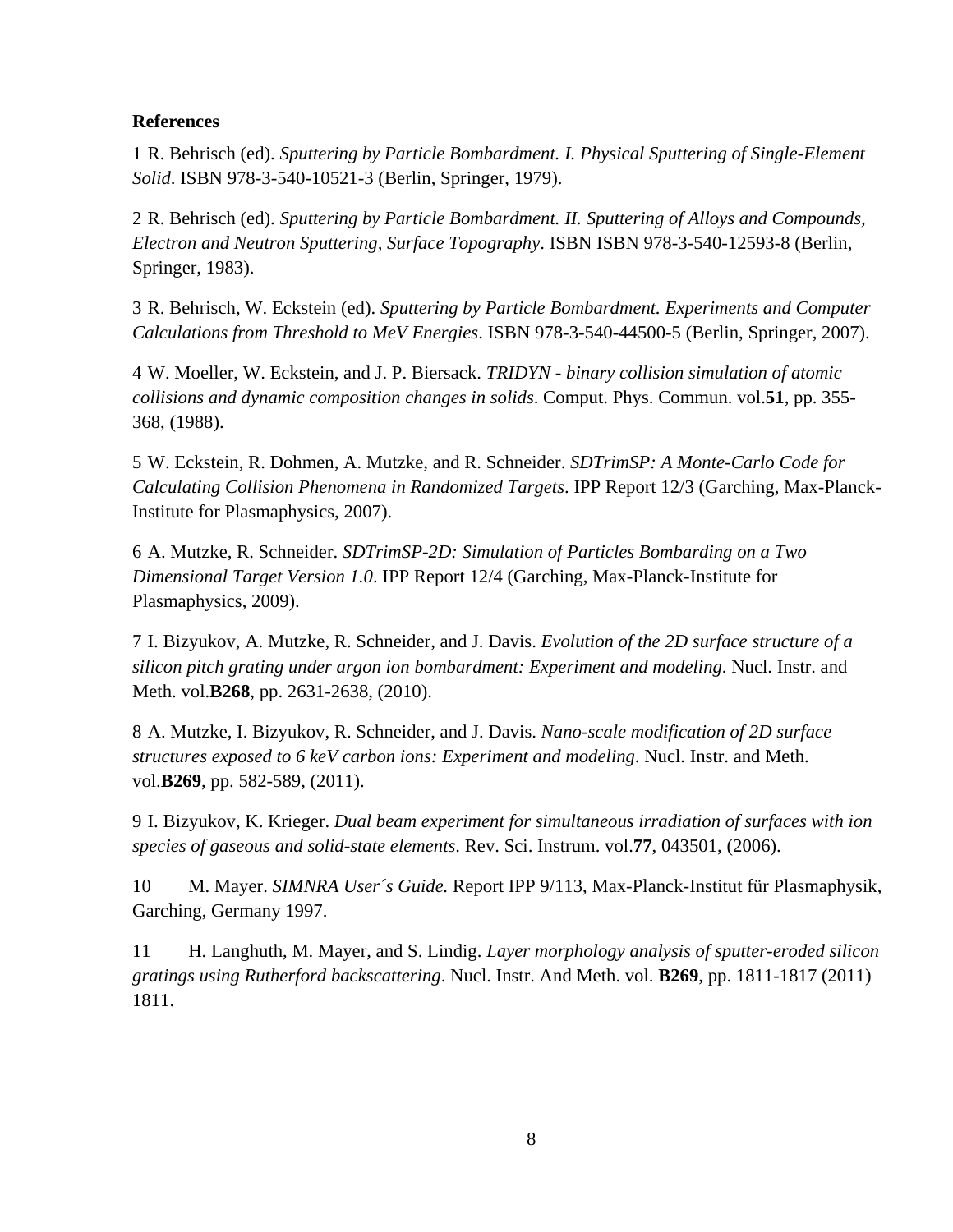# **List of Figure Captions**

<span id="page-8-0"></span>

Figure 1. The directions of the ion beam relative to the pitch grating structure: (a) – normal angle of incidence,  $(b)$  – incidence at an angle of 35 $^{\circ}$  parallel to the structure and  $(c)$  – incidence at an angle of 35° perpendicular to the structure.

<span id="page-8-1"></span>

Figure 2. The cross-section of the Si pitch grating obtained by scanning electron microscopy.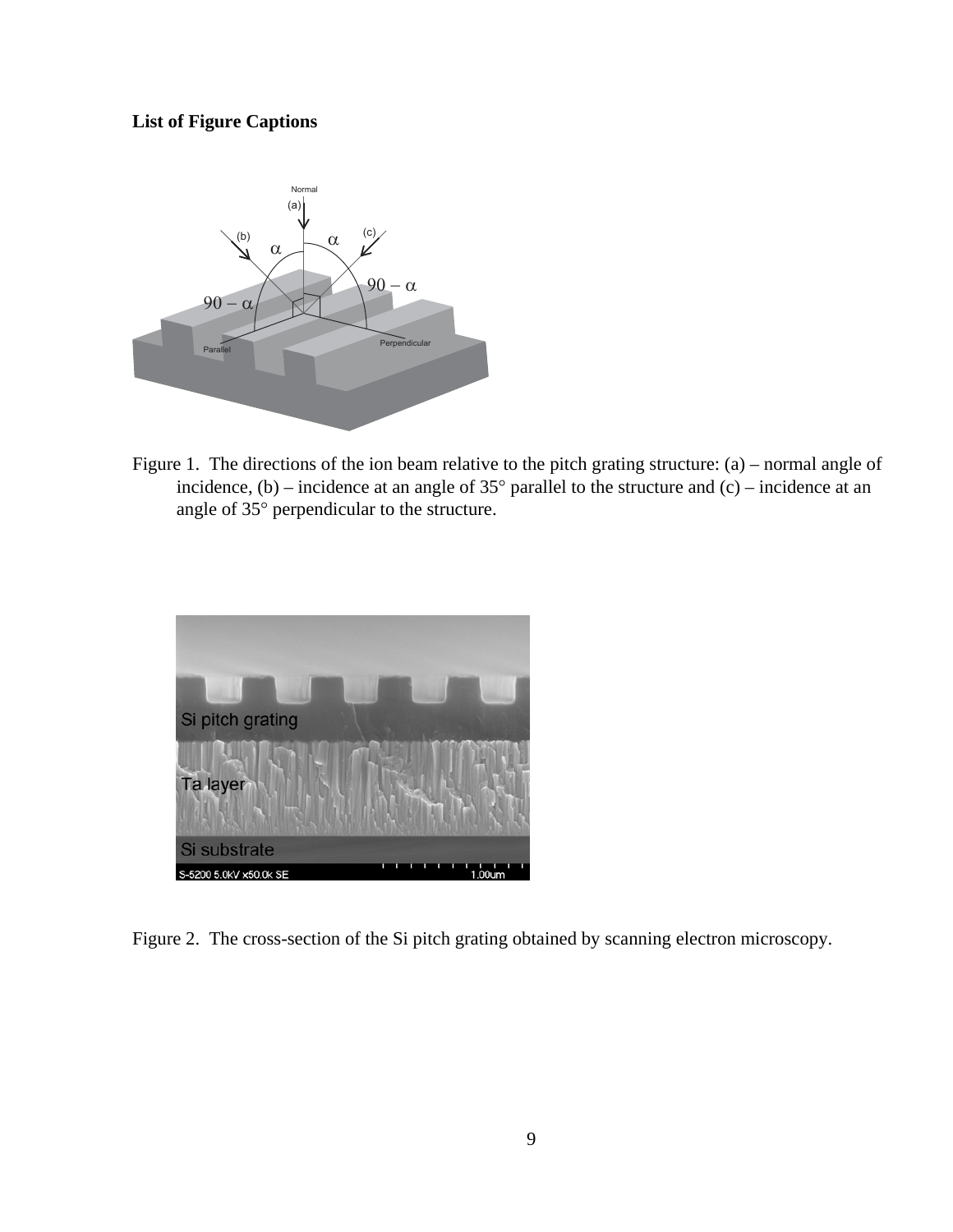

<span id="page-9-0"></span>Figure 3. Comparison of the experimentally measured and numerically simulated decrease of the Si areal density as a function of fluence.  $(a)$  – normal angle of incidence,  $(b)$  – incidence at an angle of 35° parallel to the structure and (c) – incidence at an angle of 35° perpendicular to the structure.